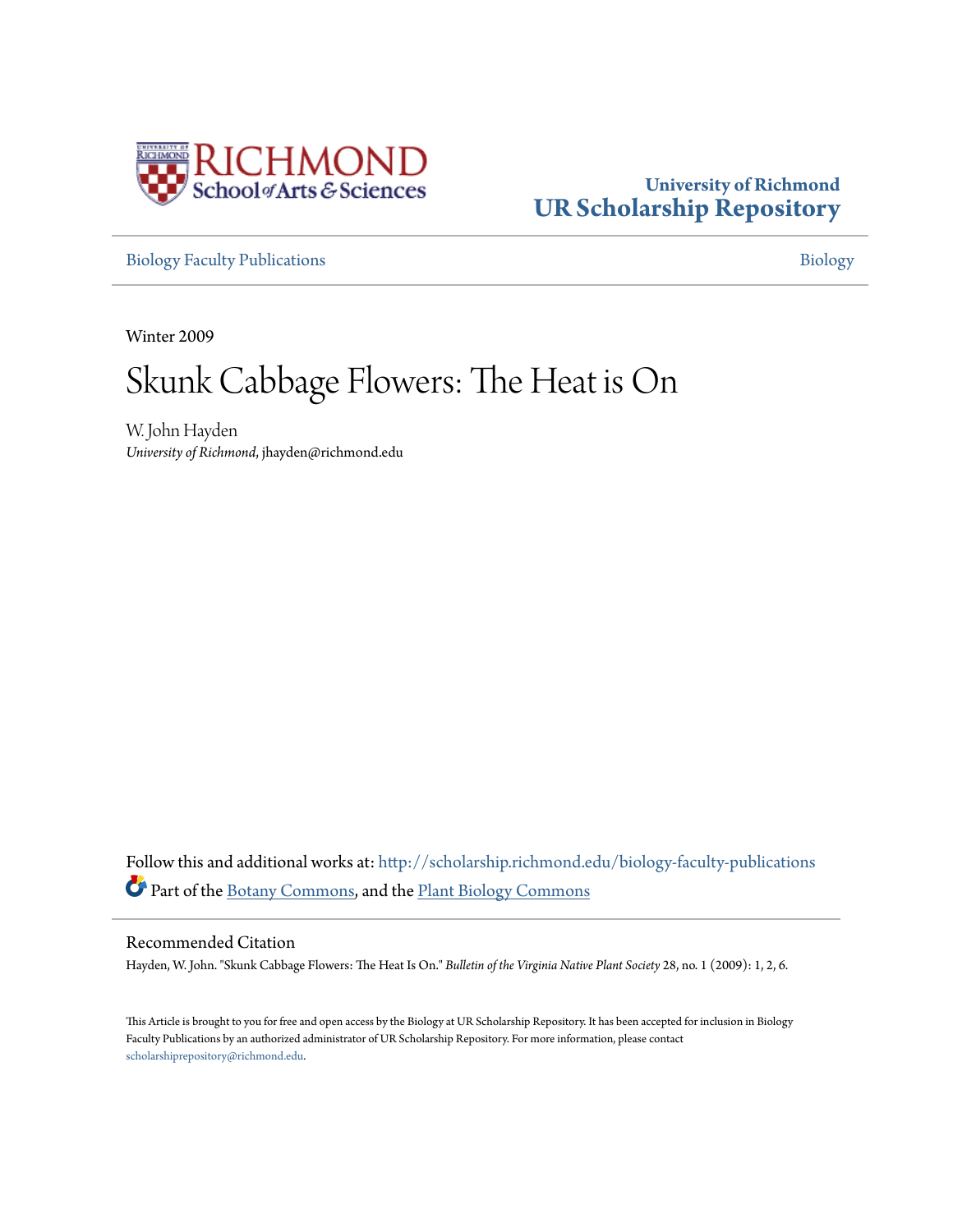Vol. 28, No. 1 Vol. 26, 190. 1<br>ISSN 1085-9632

A publication of the VIRGINIA NATIVE PLANT SOCIETY www.vnps.org *Conserving wild flowers and wild places*

*Journeying into the Cypress Bridge Forest*

# *Rare ancient forest explored*

In October of last year, a hearty group of VNPS members as well as others interested in exploring unique habitats ventured into the swamps of the ancient Cypress Bridge Forest. About 14 "explorers" participated and the three-hour walk passed very quickly. The International Paper Company, Inc. owns the property, and at the time of the walk, the Virginia Department of Conservation and Recreation was negotiating purchase of the tract from that company. It is highly likely that negotiations will be successful.

The starting point for the Cypress Bridge Forest field trip was at the remnants

*(See The ancients, page 4)*

# Skunk cabbage flowers: The heat is on!

It is a remarkable sight, as striking as it is unexpected: January skunk cabbages emerging from the frozen mires they call home, melting their way through snow and ice. It seems so improbable because in everyday experience plants exist at equilibrium with ambient temperatures. Leave an apple on the front seat of your car in summer, it gets hot; examine your tomato plants on that first frosty morning in autumn, and they are permeated with ice crystals. People, mammals and birds are inherently warm, and pretty much nothing else is. Except, of course, for the exceptions, of which skunk cabbage is one.

Skunk cabbages are thermogenic, meaning that they produce their own heat. They do this in roughly the same way that people, mammals and birds maintain their body temperature, by the biochemical breakdown of food/fuel molecules in individual

cells, and by insulation of some sort to minimize loss of whatever heat they can muster. The simple sugar glucose serves as food/fuel for both plant and animal cells in a process called cellular respiration. Overall, the process of cell respiration is fairly complex but a few highlights will assist in understanding what is going on inside those cozy little skunk cabbages in the dead of winter.

*(See Snow melting, page 2)*

**I N S I D E: Check out the VNPS events across the state, page 8**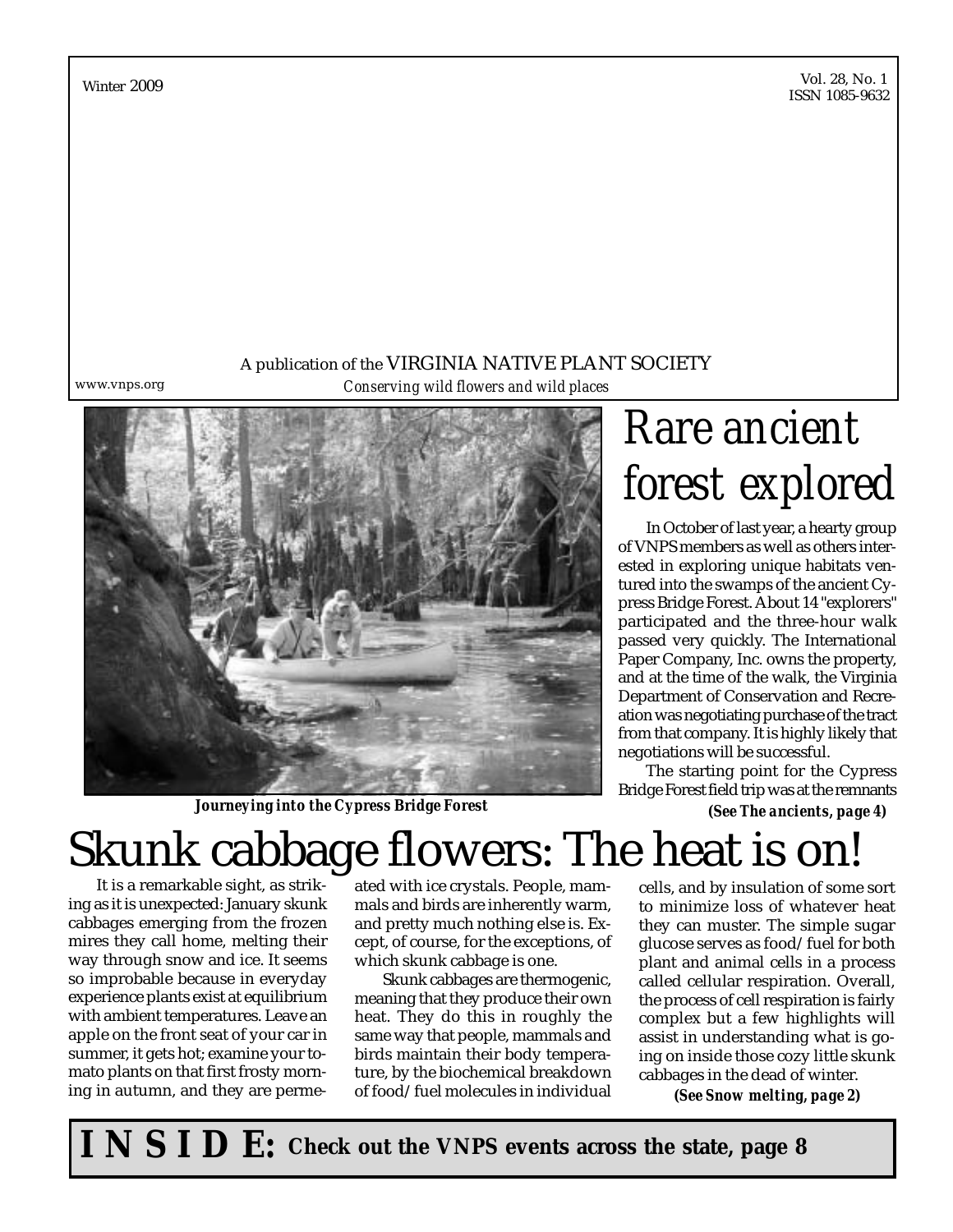## From the president ........ *Think 'Habitat' when heading outdoors*

*Brrrrr! It's mid winter (the weather report is showing people in Minneapolis using bananas for hammers). Many of you can rush right out to see this year's honored native plant, Symplocarpus feotidus or skunk cabbage. Here in the coldest part of the state, it's going to be a while.*

*It is time for planning the coming year, and several events are listed on the back page of this newsletter. Grab your calendar and join in.*

*A statewide invasive plant removal day is being planned by the Virginia Master Naturalists for May 2, and at our last board meeting, the chapter presidents showed interest in participating. We had a lively discussion about the date. Most of us feel that the work is better done at other times of year. But we also talked about the advantages of getting people out on a nice May day at a time when the plants are easier to recognize and to see in action, and how that might be a good introduction for those unfamiliar with the problem. Seen that way, an event in a populated area with high visibility could be very educational. And we need to educate – we will wear ourselves out and have little to show for it if we try to remove invasives without*

*stopping some of them at their gardening source. We will try to have more information in our next issue.*

*Speaking about invasive plants can be a touchy subject, since many gardeners have their favorite invasive plant and they are not happy to let go of it. Perhaps speaking about the positives of habitat is a better way to begin. I got that thought and this quote from a class announcement that came to me via Kathi Mestayer, John Clayton Chapter and state board member: "....the outdoors is habitat whether we think of it that way or not. That puddle in the sidewalk the birds seem to prefer to the birdbath, the fireflies flashing in unison in summer, the box turtle crossing Strawberry Plains Road – they're all dealing with the resources (and obstacles) of their habitats. And we, as humans. . .have a significant impact on them."*

*Rather than putting out plants and moving them around like so many pieces of furniture, encourage people to notice that the plants are alive and working to produce the energy that supports everything else.*

### **Your President, Sally Anderson**

## Snow melting ability rare in the plant world

### *(Continued from page 1)*

First, it is important to realize that the chemical bonds of glucose represent stored energy and as these bonds are broken during cell respiration, some of that energy is diverted

to another molecule called Adenosine triphosphate (ATP), but some is simply lost, dissipating from the reacting molecules as heat. We often view the production of ATP as primary, because cells use ATP to accomplish all manner of necessary biochemical activities. Heat loss is often viewed as an unavoidable outcome of burning sugar to make ATP. Ultimately, however, metabolic heat released from the breakdown of glucose is how skunks, skunk cabbages, and you and I stay warm.

Of course, glucose for heat production in skunk cabbage is part of a much larger cycle. Energy from sunlight is used to make glucose in the leaves via photosynthesis during the summer. This sugar is then transported to the thick underground rhizome and stored as starch where it sits until flowering time; then, starch is broken down to yield sugar that is transported to the flower cluster (spadix), where it is burned, in large part, to produce heat. In a sense, it is last summer's sunlight that melts the snow and ice around flowering skunk cabbages.

As it turns out, certain details of thermogenic (heatproducing) respiration in skunk cabbage are radically different from the process that occurs in animals. Signifi-

*(See Skunk cabbage, page 6)*



*The flowers of this skunk cabbage are melting the snow on top. (Photo by John Hayden)*